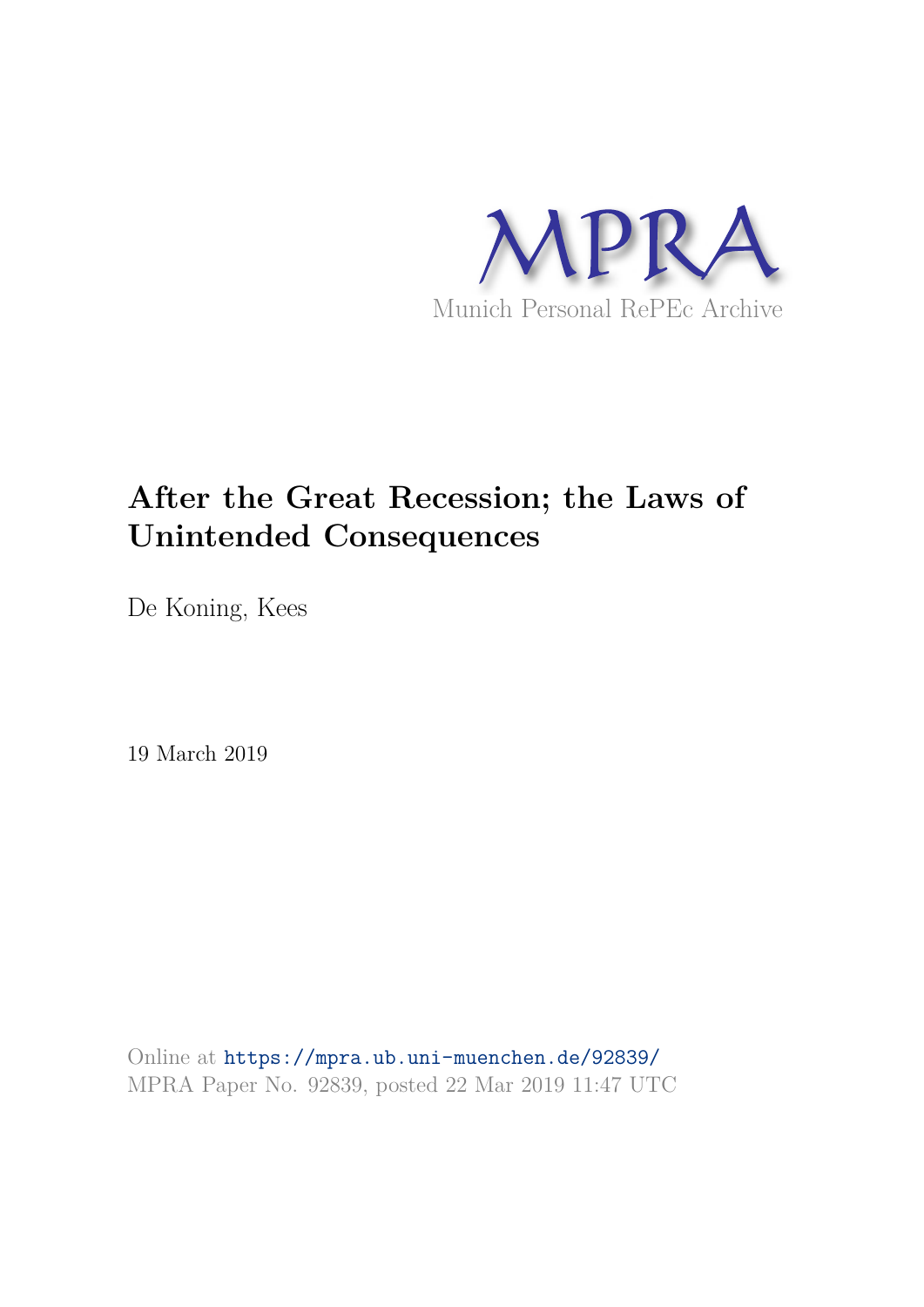The Laws of Unintended Consequences©Drs Kees De Koning

## **After the Great Recession:**

## **The Laws of Unintended Consequences**

**\_\_\_\_\_\_\_\_\_\_\_\_\_\_\_\_\_\_\_\_\_\_\_\_\_\_\_\_\_\_\_\_\_\_\_\_\_\_\_\_\_\_\_\_\_\_\_\_\_\_\_\_\_\_\_\_\_\_\_\_\_\_\_\_\_\_\_\_\_\_\_\_\_\_\_\_\_\_\_\_\_\_\_\_\_\_\_\_\_\_\_\_\_**

**\_\_\_\_\_\_\_\_\_\_\_\_\_\_\_\_\_\_\_\_\_\_\_\_\_\_\_\_\_\_\_\_\_\_\_\_\_\_\_\_\_\_\_\_\_\_\_\_\_\_\_\_\_\_\_\_\_\_\_\_\_\_**

**By**

**Drs Kees De Koning** 

**19th March 2019**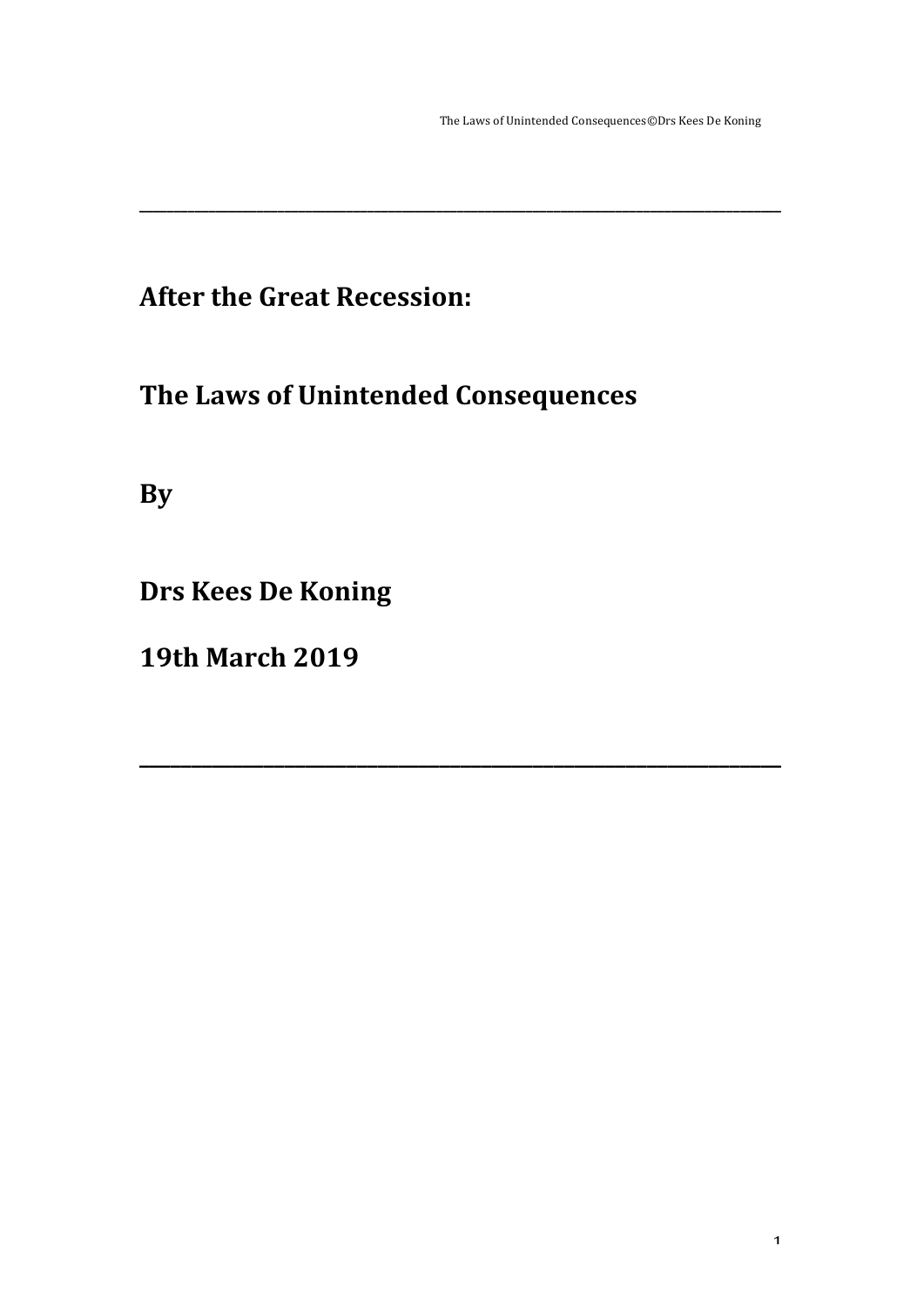The Laws of Unintended Consequences©Drs Kees De Koning

## Page

## **Table of contents**

| Introduction                                               | 3              |
|------------------------------------------------------------|----------------|
| 1. The laws of unintended consequences                     | $\overline{4}$ |
| 2. The "costs" of the recession                            | 5              |
| 2.1 The costs per household                                | 5              |
| 2.2 The economic consequences                              | $\overline{7}$ |
| 3. The response to the money driven recession of 2008-2009 | 9              |
| 4. What could have been done                               | 12             |
| 5. Some conclusions                                        | 15             |
| References                                                 | 17             |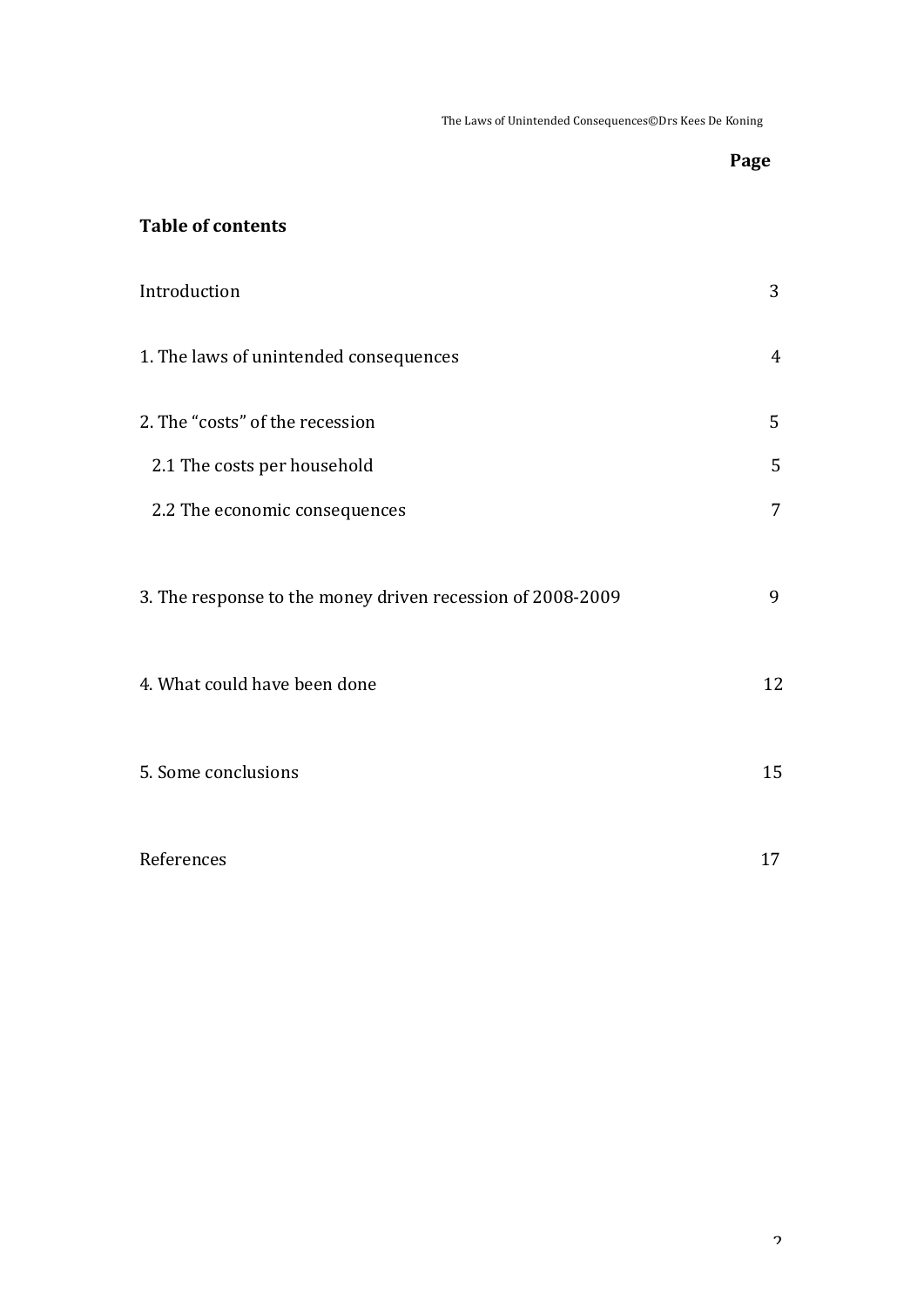### **Introduction**

The United States (U.S.) financial crisis of 2008 created a recession: the Great Recession. A recession is technically declared over after two subsequent quarters of economic growth. By Q3 2009 this recession was declared over.

However the laws of unintended consequences show a totally different picture. Between May 2007 and October 2009 nearly 7 million U.S. individuals lost their jobs and thereby their incomes. It took just over ten vears before the unemployment rate had dropped again to  $4.4\%$  -to what it was in December 2006.

Equally unintended was the development in the real median household income. In 2007 this income was \$59,534. It dropped to  $$54,569$  for 2012 and it only returned back to the levels of 2007, by 2016.

Another unintended consequence was the difference between the fix for the banks in trouble and those for individual mortgage borrowers in trouble. Nearly all banks were bailed out in 2008, with the odd one declared bankrupt. For individual households/mortgage borrowers there was no respite in being pursued for outstanding mortgage debt. Over the period 2007-2014 21.228 million U.S. households were confronted with foreclosure proceedings. This number represented 41.4% of all household mortgage holders in the U.S.

House prices tumbled after 2007. The S&P/Case-Shiller national home price index seasonally adjusted stood at 184.52 in January 2007 and for the first time only exceeded this level by November 2018 at 184.87.

New housing starts also dropped significantly. In January 2006 the number was 2.273 million annualized new starts. The trend line moved from annualized 490,000 new starts in January 2009 to 1.230 million by January 2019.

Another main unintended consequence of the financial crisis was the effect on U.S. government borrowings. U.S. Federal debt increased by \$4.8 trillion between Q4 2007 and Q4 2010, while real GDP still shrank. In three years the Federal Government's debt increased by more than 50% and its growth did not stop there. Could it be argued that the government's debt increase paid the price for the bankers' follies?

Another major change was in interest rates. Fed funds rates have not been so low for over 60 years, until recently.

All these factors show that a more streamlined approach to economic thinking is needed. The interactions between the financial markets and the real economy can be better handled. Some suggestions are made in this paper.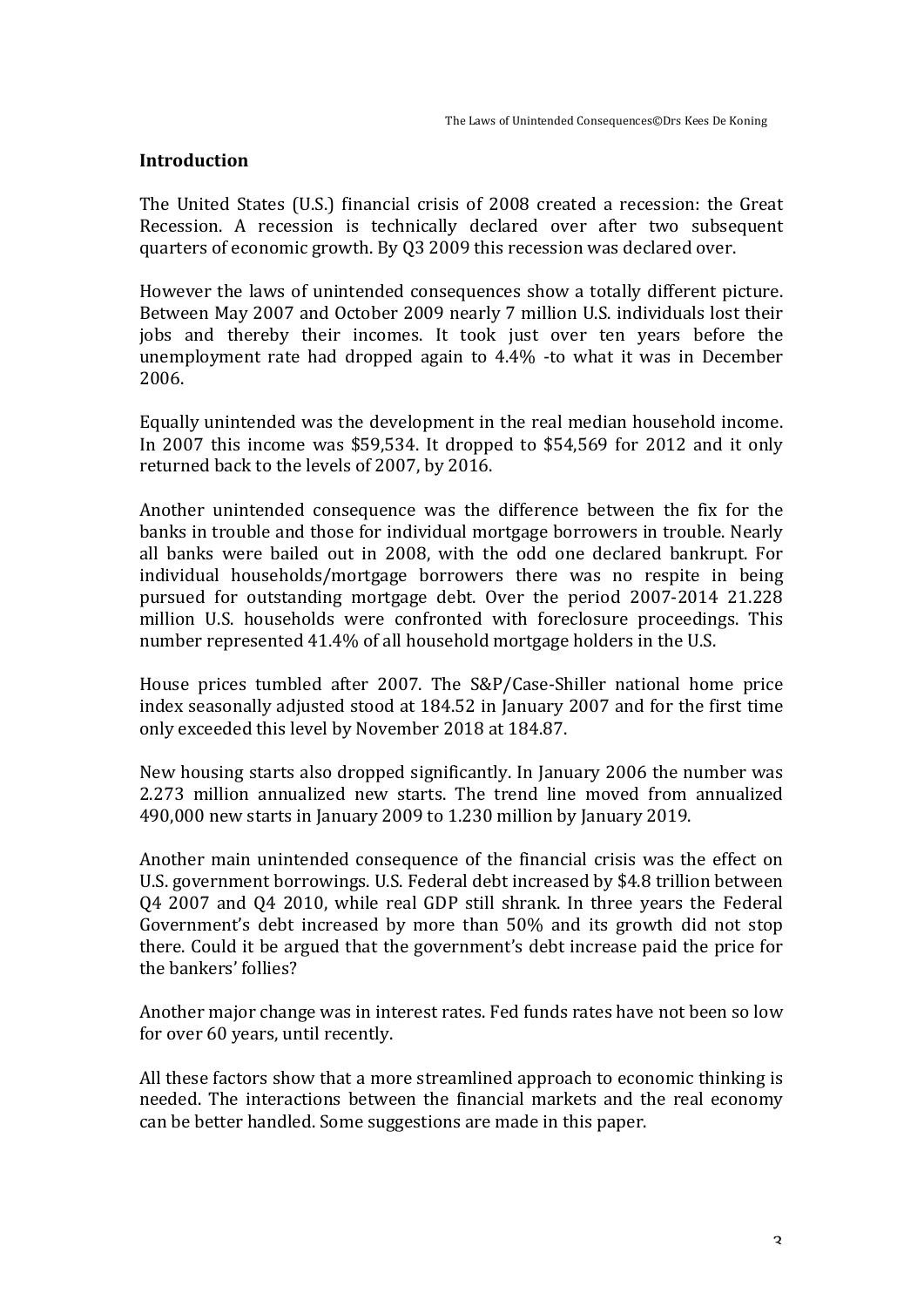#### **1.** The laws of unintended consequences

The effects of the U.S. financial sector activities on household jobs and incomes; on government debt levels and on other real sector activities such as new housing starts may all be well recognized, but now after a 10 year period after the Great Recession they can be fully analyzed.

The first fact was that the causes of the financial crisis were to be found in the actions of banks, finance companies and of hedge funds. Home mortgage loans cannot be created by hedge funds, so the principal responsibility for excessive mortgage lending can only be attributed to the U.S. banking and finance sector, including foreign banks operating in the U.S.

The second main fact was that U.S. based banks and finance companies wanted to offload mortgage credit risks to third parties in order to be able to underwrite more mortgage loans. They did so in several ways. Hedge funds bought up a sizeable share of these loans. Loan obligations were split and sliced into various components and packaged for sale to the ultimate investors, supported by AA or  $AA+$  ratings from the U.S. credit rating agencies.

Such Mortgage-Backed Securities ("MBS") were bought by pension funds, asset managers and other interested parties around the world. American Insurance Group (AIG), among others, offered credit default swaps, which made such investments a low risk. The second principle was that such securities could be traded on a daily basis, either on stock markets or through market makers. The conversion from long-term lending to daily pricing was complete: the conversion process.

Was daily pricing a necessary evil? It depends on what one buys and what the quality is of the underlying product. A product that is based on other peoples' savings is a totally different product than any consumer good for sale. Generally households do not postpone consumption, if there is any chance of losing the money saved. This applies most of all to the lower income groups as they can least afford such losses. However the lower income groups and nearly all of the younger generation households are the ones that cannot buy homes outright; they have to make use of other peoples' savings.

The securitization of mortgage debt was widespread in the U.S. In 2007 all securitized mortgage debt reached in total a volume of \$7.3 trillion. By Q4 2007, the level of households' liabilities on home mortgages reached the level of \$10.6 trillion.<sup>1</sup> The securitization level represented nearly 69% of all household mortgages and of which the level of subprime mortgages was \$1.3 trillion<sup>2</sup>.

<sup>1</sup> https://fred.stlouisfed.org/series/HHMSDODNS

<sup>2</sup>https://en.wikipedia.org/wiki/Subprime\_mortgage\_crisis#Subprime\_mortgage \_market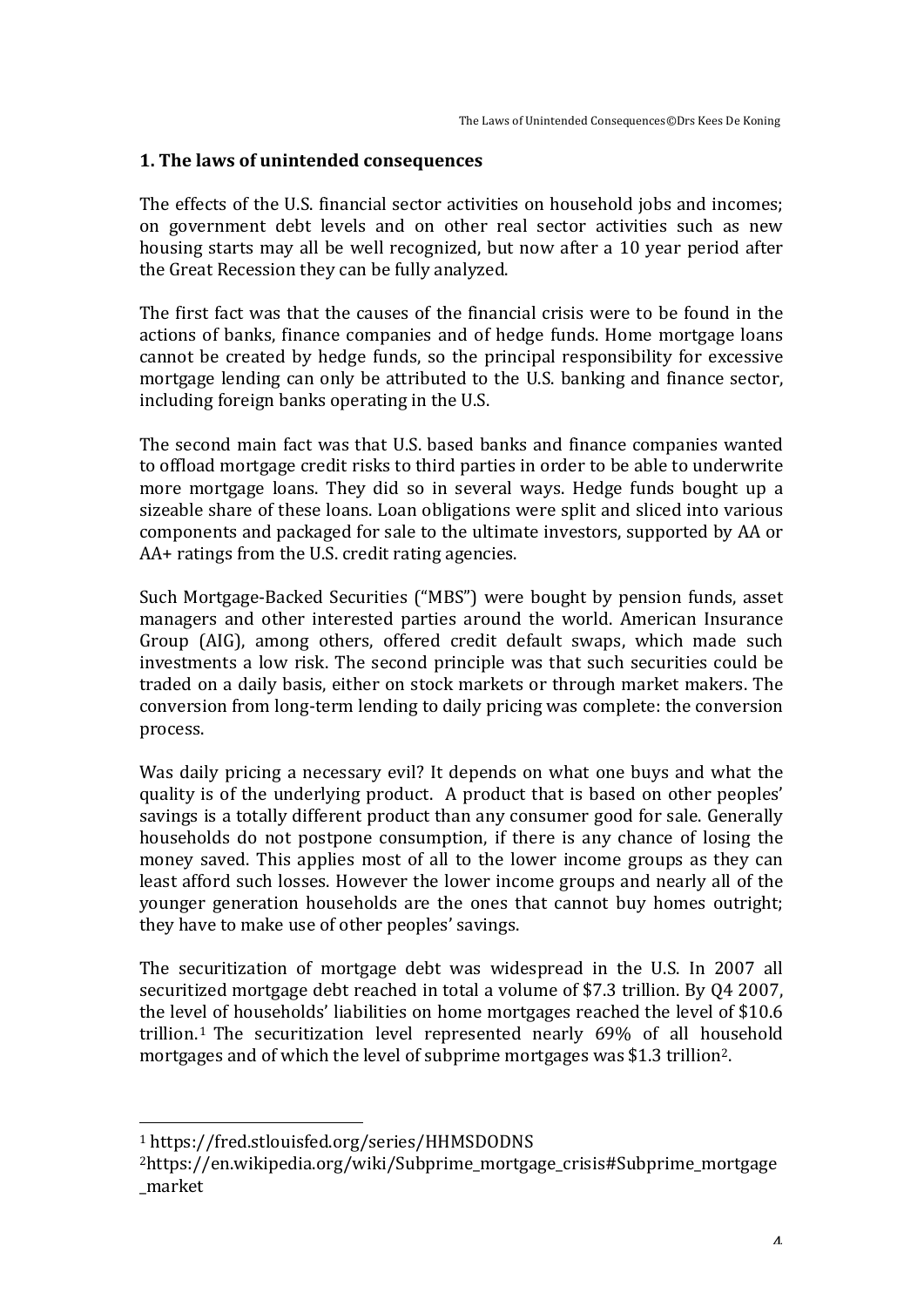If the U.S. financial regulators had decreed that subprime mortgages were not to be included in MBS's, for the simple reason that they represented potentially high levels of losses, then the financial crisis would have had a very different shape. It was not that daily pricing would have been a problem. It was the inclusion of a high level of potentially doubtful debtors, which undermined the whole structure of securitization. If banks and finance companies had been forced to keep subprime mortgages on their books, then the appetite for extending such loans would soon have been lost. One should not equate the freedom of enterprise with the freedom to destroy an economy.

## **2.** The "costs" of the recession

## **2.1 The costs per household**

There are many ways to measure the actual costs of the Great Recession. A "simple" way is to add up all losses into a single figure. Researchers from the Federal Reserve Bank of San Francisco have recently done  $so^3$ . They assessed that each U.S. citizen did lose a lifetime present value of \$70,000. This calculation is based on the assertion that GDP growth levels have been 7% below the longterm trend line annually ever since 2008. With an average population number of 314.6 million over the period 2008-2018, the total cost for U.S citizens can be estimated at \$22.02 trillion.

The \$70,000 is a per capita amount and can be compared to the real median household income developments over the period 2007-2019<sup>4</sup>. The latest January 2019 data indicate that a level of \$63,688 was reached, which is 6.98% over the 2007 level. December 2007 represents the official start of the Great Recession. The 2012 level was \$54,569 and in 2016 the real median household income had climbed back to just over the 2007 level to reach \$60,309. With 2.5 persons on average in a U.S. household, the loss for each U.S. median household has been the equivalent loss of 275% of such U.S. household's median annual income:  $2\frac{3}{4}$ years of gross income! For those families with an income below the median, including the 7 million individuals who lost their jobs during the period between May 2007 and October 2009, the impact must have been much higher. In addition the loss in jobs lasted to March 2017 before the 4.4% unemployment rate was reached again.

There is another way to calculate the real income losses suffered cumulatively. One starts again with the real median income levels per household between 2007 and 2015. In 2007 this level was \$59,534 per household. It gradually dropped to  $$54,569$  in 2012 and improved to  $$58,476$  by

 <sup>3</sup> https://www.frbsf.org/economic-research/publications/economicletter/2018/august/financial-crisis-at-10-years-will-we-ever-recover/ 4 https://fred.stlouisfed.org/series/MEHOINUSA672N/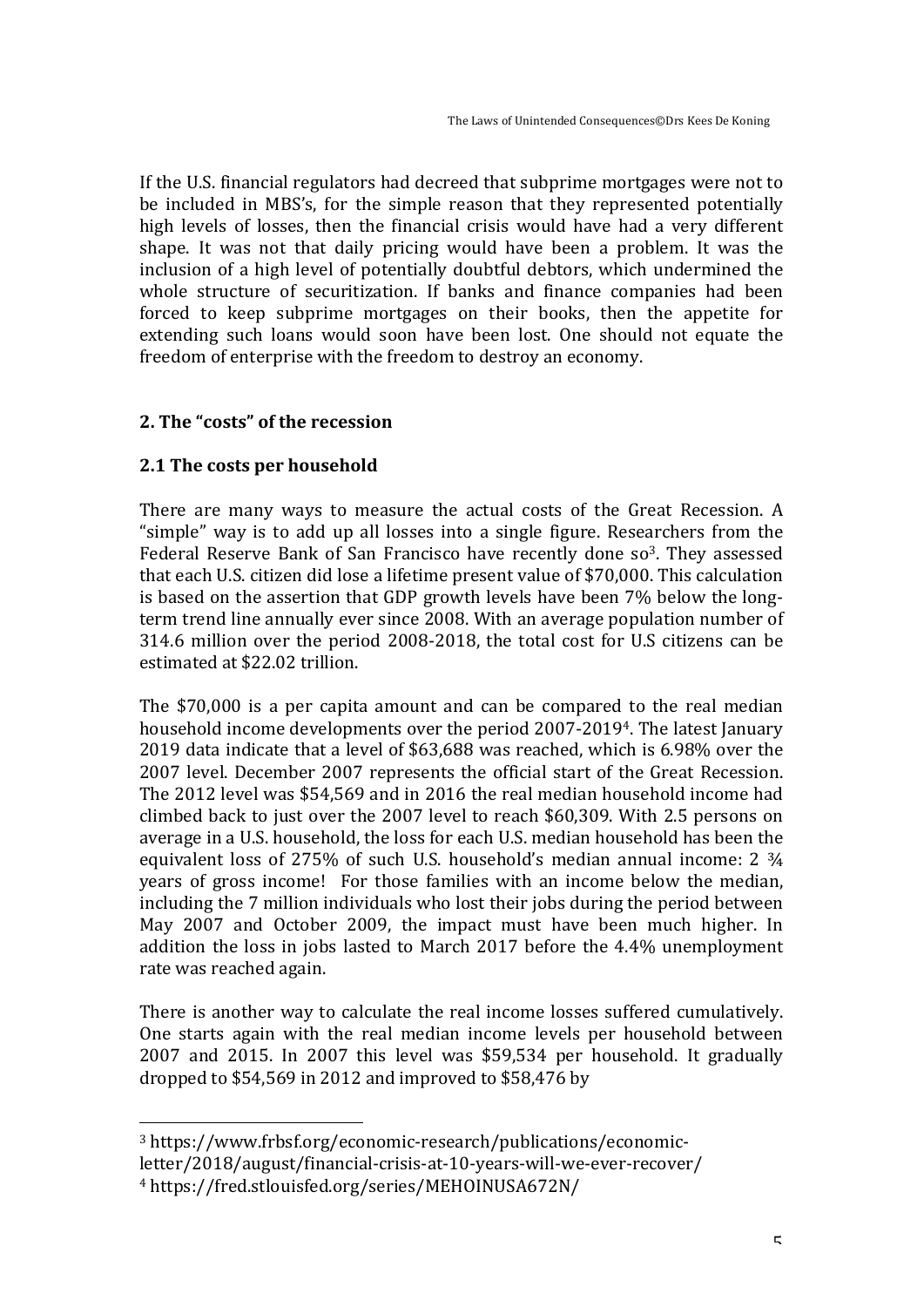2015. Only by 2016 did the real median household income exceed the \$59,534 level of 2007. It became \$60,309 in 2016. From 2016, households were no longer in a loss position. Taking into account the changing number of households over the years  $2007-2015$ , the total real income losses added up to \$3.182 trillion over this period. This figure does not include the losses on home values, on outstanding debts and on the collectively owned U.S. government debt levels.

There are at least three more aspects to be considered. The first is the actual mortgage debt level; the second the decline in U.S. house prices values and the third being the developments in U.S. government debt levels per capita.

The peak in outstanding home mortgage levels was reached in  $01\ 2008$  at a seasonally adjusted level of \$10.695 trillion<sup>5</sup>. This outstanding level was reduced to \$9.451 trillion by Q3 2014, a net reduction of \$1.244 trillion over this period<sup>6</sup>. Whether households paid their debt back or whether the financial institutions accepted write-downs, the result remains the same: the U.S. economy lost \$1.2 trillion in the reduction of debts and/or in savings losses over this period. Over the period  $2007-2014$  5.875 million homes were repossessed<sup>7</sup> out of an approximate level of 53 million households who had a mortgage. One should take into account that many more of the 53 million households with a mortgage were put under immense pressure through foreclosure filings and completed foreclosures to pay back or reduce their mortgage amounts. Incomes that otherwise would have been used for consumption purposes were diverted to reducing outstanding debt levels.

A second aspect of the Great Recession was the drop in average house prices and a simultaneous drop in new housing starts. Over the period 2007-2014 5.875 million homes were taken away from borrowers and handed back to lenders. This fact had another unintended consequence: it created the drop in new housing starts and the drop in average U.S. home sales prices. Over the period 1997-2007 the average annual new housing starts were at a level of 1.7 million new starts per annum. Over the period 2008-2014 the average annual level was 779,000 new housing starts - running at  $46\%$  of the 1997-2007 period average. Another unintended consequence was the drop in actual house prices. The average U.S. home sales price did increase from \$176,200 in 1997 to \$313,600 by 2007. However this average price dropped by just over 16% between 2007 and 2011 from \$313,600 to \$263,400. In 2011 there were 132.78 million homes in the U.S. The average loss per home was  $$50,200$  over this period. The (paper) loss was \$6.665 trillion over the housing stock. This loss was a paper loss for many families, who had already paid off their mortgages; for others, who were in the early stages of repayment of their mortgages it created a

<sup>5</sup> https://fred.stlouisfed.org/series/HHMSDODNS

<sup>6</sup> https://fred.stlouisfed.org/series/HHMSDODNS

<sup>7</sup> https://www.statisticbrain.com/home-foreclosure-statistics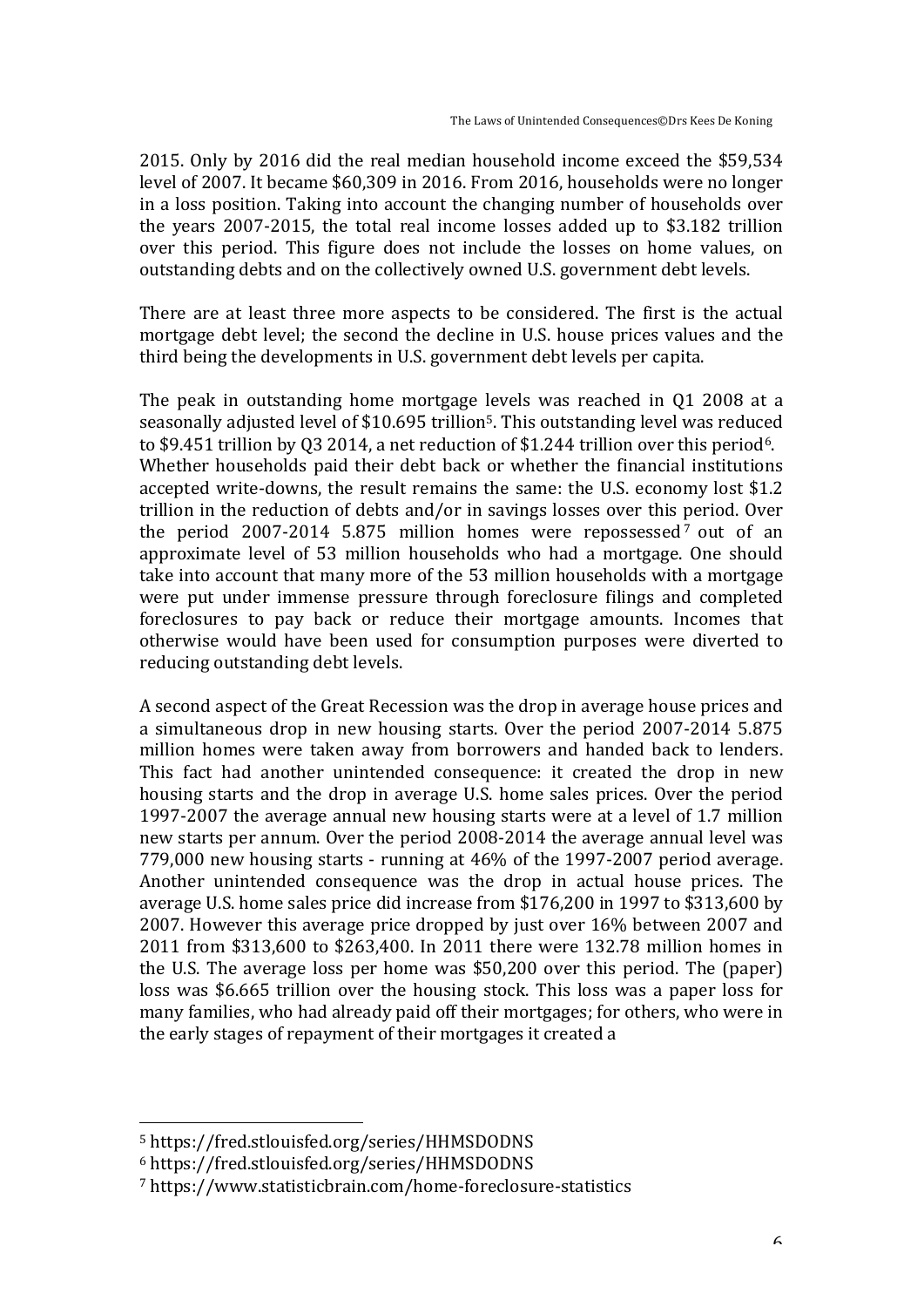great problem. The asset values had dropped; their incomes had dropped but the outstanding debt levels had increased relative to house prices and average income levels. No wonder that 11% of all mortgage holders could no longer fulfill their obligations.

The drop in new housing starts to post-Great Recession levels of 779,000 units per annum represented another major loss to the overall economic health of the nation. The lower construction level of 921,000 less new homes per annum represented a loss of \$242 billion annually in turnover or over 1.5% of GDP annually over the period 2008-2014.

The U.S. government, just like individual households, also incurred a major loss. In 2007, the U.S. population numbered 301.508 million, the nominal median income was \$50,233 and the U.S. Federal government debt was \$9.008 trillion. On a per capita basis this was \$29,876 per each citizen in the U.S. In 2018 the population had grown to 326.167 million and the U.S government debt had increased to \$21,658 trillion or \$66,402 per every citizen in the U.S. The nominal median household income was \$62,175 in 2018.

Over the 10-year period, the ratio of U.S. government debt per capita deteriorated rapidly. The ratio increased from 59.5% per each American in 2007 to 106.8% by 2018. A substantial share of this deterioration in government debt per capita can be directly attributed to the Great Recession as incomes and economic activities fell. For those who were lucky enough to remain in employment, real median household incomes declined between 2007 and 2015, and only were to begin to recover from 2016 onwards.

The conclusion out of this all is that the losses to individuals, to households, to the government, to the business sector and to investors in mortgage-backed securities was a multiple of the \$1.3 trillion of outstanding subprime mortgages. It should also be noted that this only reflects the U.S. situation and not the cost to other economies around the world.

#### **2.2** The economic consequences

One should make a distinction between a market driven and money driven recession. A potential market driven recession arises when the demand for one or another consumer good reduces to the extent that such drop in demand creates a sizable excess capacity for suppliers. This can happen due to an upward pressure on input prices: raw materials, intermediate goods or shortages of labor for instance.

A money-driven recession has a totally different origin. The Great Recession was not caused overnight; rather it was a recession that developed out of a gradual process that commenced from 2004. This process overloaded individual households with debt obligations not on basis of income levels, but on the basis of asset prices. Initially asset prices showed a pattern of the more money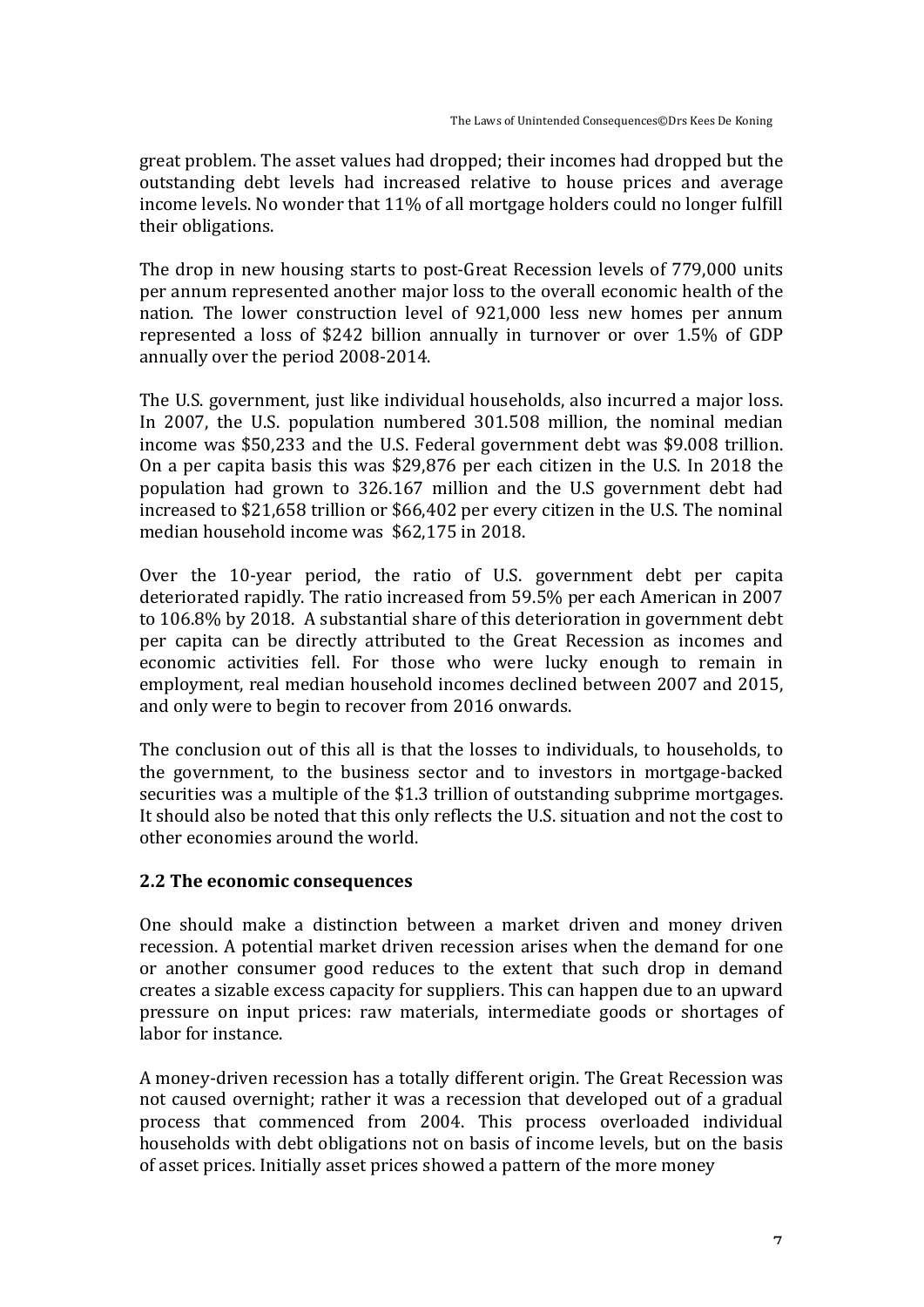pumped into mortgage loans, the higher the house prices became, especially between 2004 and 2007. The links between incomes levels and mortgage borrowings faded away through the actions of the lenders and also due to the generally irrational exuberance of a substantial share of the mortgage borrowers, who believed or hoped that house prices could only go up.

The history of U.S. market driven or money driven crises is well described in a publication<sup>8</sup> by The Balance. The 1973-1975 recession was caused by a sharp increase in oil prices: a market driven crisis. The 1980-1982 crisis was caused by a steep hike in interest rates to combat inflation as well as Iranian oil export embargo: a money driven and a market driven crisis. The 1990-1992 crisis was a savings and loan crisis: a money driven crisis. The 2001 crisis was also a money driven crisis as the speculation about the values of dot.com companies led to substantial financial losses. The 2008-2009 crisis was clearly a money driven crisis, induced by the realized or anticipated losses on subprime mortgages.

The solutions to a market driven and money driven crises are quite different as will be explained in Chapter 3.

Banks and finance companies in the U.S. did not set out to cause the Great Recession; neither did the Federal Reserve. It was the cumulative action of the combined banking and financial sector, the mispricing of mortgage risks, the transfer of such risks to third parties, the conversion of long-term debt titles into daily tradable ones and the lack of preventive measures that were responsible for the Great Recession. It was also the total lack of appreciation of what such a lending crisis could and would do to jobs, incomes, government debt and economic growth. Is it not telling that the researchers from the Federal Reserve Bank of San Francisco are wondering whether the U.S. economic growth rate will ever recover to its long-term trend line, after having lost 7% annually over the last 10 years?

The economic consequences were not only restricted to the U.S., but due to the sales of U.S. home mortgage credit risks to overseas buyers, the consequences were experienced widely around the world, both through the financial losses incurred overseas and to the subsequent deterioration in the purchasing power of a large swathe of the U.S. population. Banks had to be rescued not just in the U.S. but also in the U.K., Germany, Belgium, Holland, Spain and some other countries.

If one compares the level of securitized subprime mortgages of \$1.3 trillion out of the \$7.3 trillion MBS's, one can only be astonished by the destructive capacity to an economy of selling doubtful debtor loans to the financial markets. European countries were also strongly affected by the

<sup>&</sup>lt;sup>8</sup> https://www.thebalance.com/the-history-of-recessions-in-the-united-states-3306011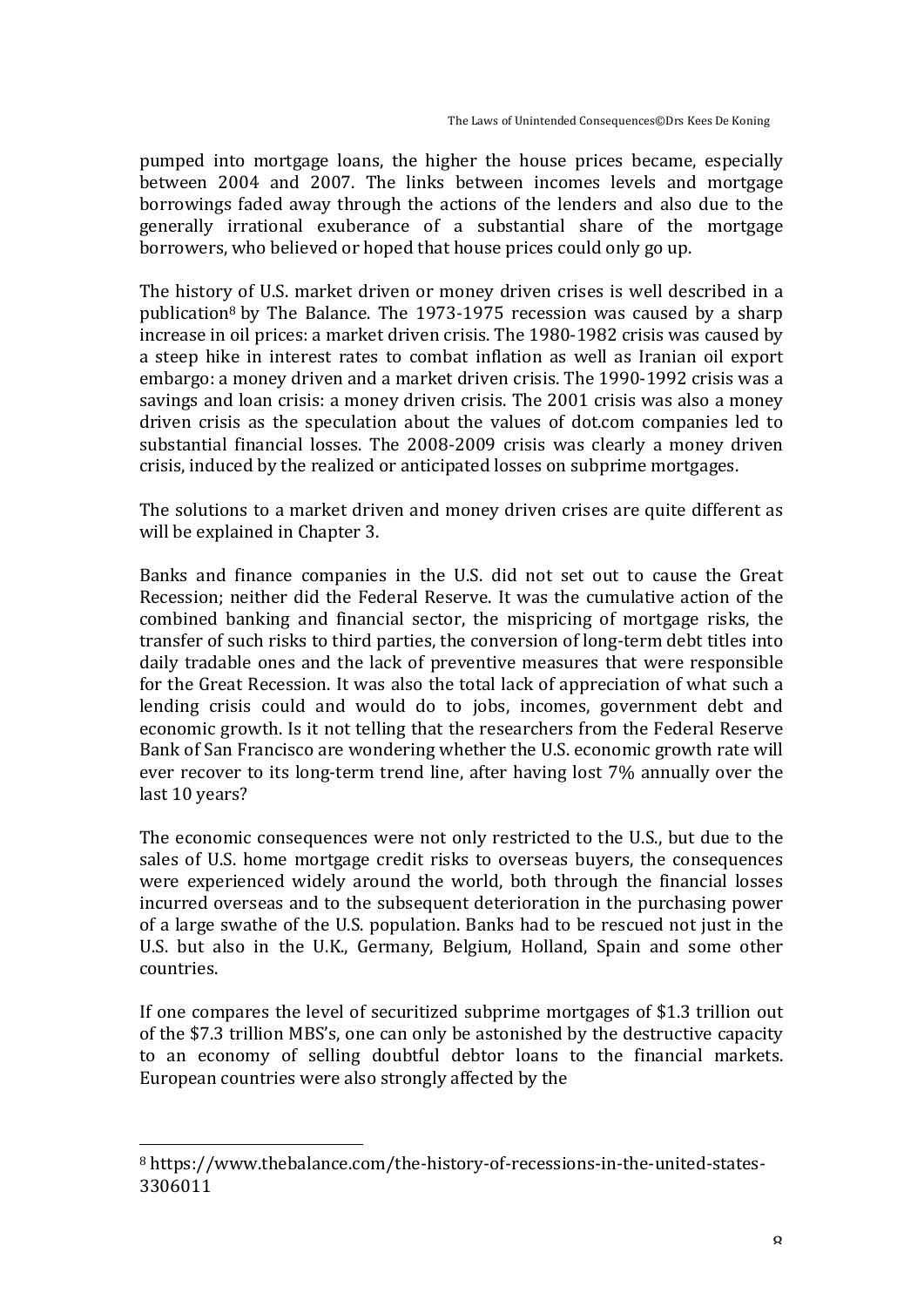subprime mortgage crisis. The first signs that something was amiss came from BNP Paribas in 2007, when it decided in August of that year that there was an absolute lack of liquidity for three of its asset backed investment funds and thereby it stopped trading in these funds. The situation caused by U.S. doubtful debtors had a significant impact on the U.K. and other European markets<sup>9</sup>.

Money driven recessions can have a number of causes. For instance, governments can be the cause of a money driven recession. This can happen if a government borrows excessively on international markets, especially if this is done in currencies other than their own. Banks and the whole financial sector (including hedge funds, asset managers, pension funds and others) can also be the cause of a money driven recession if they lend excessively compared to incomes of governments, companies or large sections of individual households. Lending to companies can be in the shape of corporate bonds for instance.

In section 2.1 it was explained that jobs, incomes, home values, new housing starts and government debt levels were all significantly affected long after the recession was declared over. The laws of unintended consequences created a permanent change in economic growth patterns; a permanent change in U.S. government debt levels; a near halving of the new housing starts level after the recession; a very slow recovery of real household incomes and a very sluggish return to full employment levels.

What should also be mentioned is the economic damage that the inclusion of subprime mortgages in MBS's caused. The cost per household over a ten-year period, as set out in section 2.1, was a great multiple of the total volume of securitized sub-prime mortgage levels in 2007. The drop in economic activity, in jobs, in real income levels, in lower levels of new housing starts, in increases in U.S. government debt levels and in lower house prices far exceeded the \$1.3 trillion of subprime mortgages included in the marketed \$7.3 trillion of MBS's sold to the financial markets.

## **3.** The responses to the money driven recession of 2008-2009

The U.S. government's response to the Great Recession can be described as a reaction to a market driven recession rather than a money driven one.

Its first major step was to sign into law in October 2008, the "Troubled Asset" Relief Program":  $TARP^{10}$ . This Program was originally authorized for an amount of \$700 billion. Later in 2010 it was reduced to \$450 billion. The Program was

 <sup>9</sup> https://www.reuters.com/article/us-bnpparibas-subprime-fundsidUSWEB612920070809

<sup>10</sup> https://www.history.com/topics/21st-century/troubled-asset-relief-program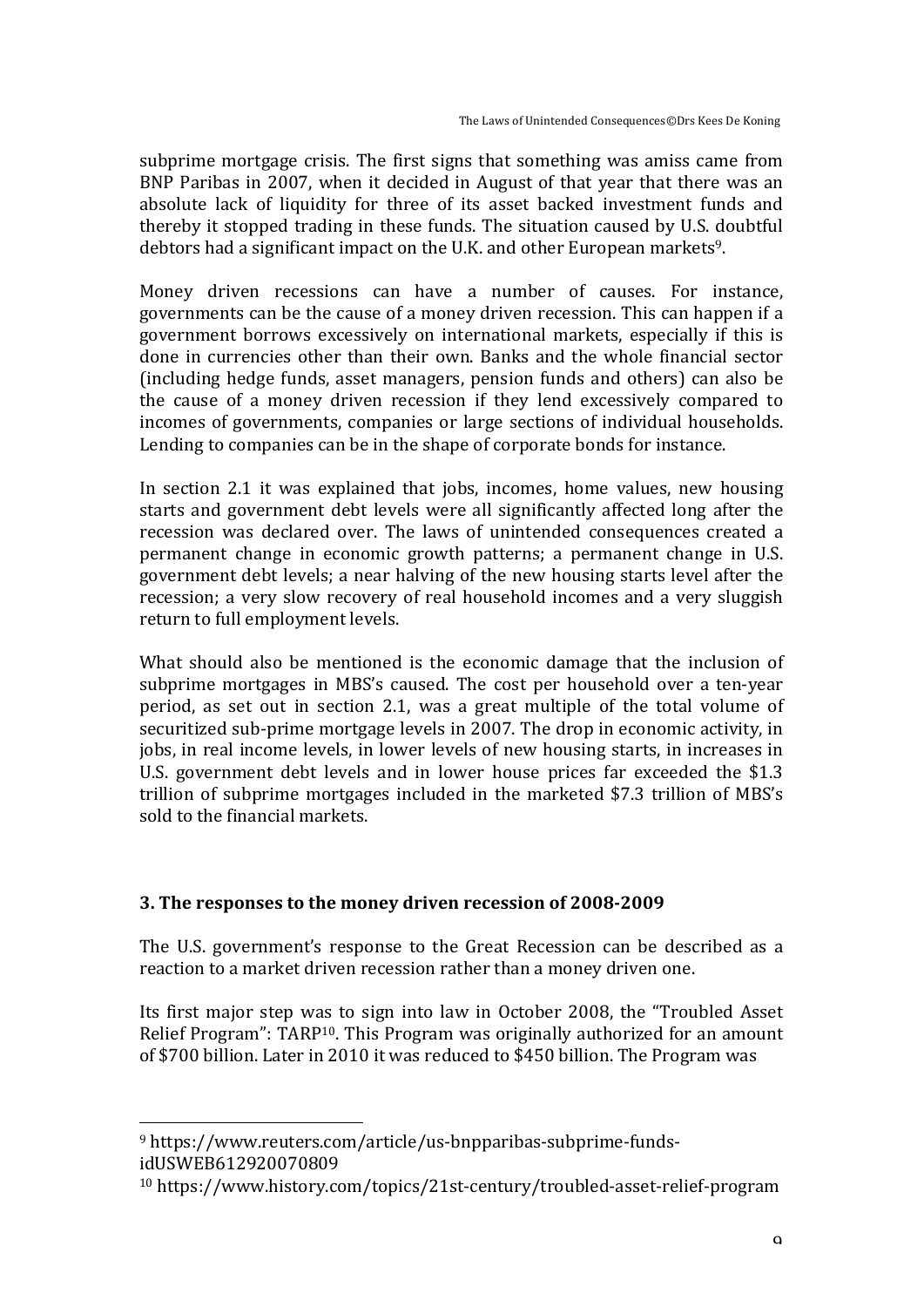managed by the Treasury Department. It allocated \$250 billion to purchase preference shares in 8 U.S. banks. It allocated \$82 billion to support the auto industry; \$70 billion to support AIG; \$46 billion to help Americans confronted with foreclosure proceedings and \$27 billion to restart credit markets.

The Federal Reserve also took action. It rapidly lowered the Fed funds rate from 5.26% in July 2007 to  $0.16\%$  by December 2008<sup>11</sup>. The longest period of ultra low interest rates began and only by May 2017 did the interest rate marginally exceeded the previous lowest rate dating back all the way from 1955.

The Fed also took major steps in buving up \$3.7 trillion of U.S. Treasuries and mortgage backed securities over the period 2009-2012.<sup>12</sup>

The U.S government spent \$4.8 trillion more than it received in taxes over the period Q4 2007-Q4 2013, while real GDP levels still dropped.

The distinction between a market driven recession and a money driven one was not used to help solve the problems caused by the subprime mortgage crisis. Market driven recessions require macro solutions, such as lowering interest rates; even quantitative easing exercises would fall under this heading, as would additional government spending levels. U.S. banks were nearly all rescued, interest rates were lowered to their lowest level for nearly 60 years and U.S. government debts saw their fastest increase from 2008-2013 since war times.

It may be appropriate here to quote an Aristotle saying: "History represents things as they are, while fiction represents them as they might be or ought to be."<sup>13</sup>

Economic history is now known and it is perhaps a good time to discuss what might have been done to avoid the Global Financial Crisis.

Subprime mortgages were a household related debt. The mix of prime, Alt A and subprime mortgages into MBS's increased the risk levels over such MBS's. Had each type of security only contained either Prime or Alt A mortgages, it would have been likely that losses on such loans would have been foreseeable by the buyers and incorporated in the purchase price. Bankers devised more "creative" methods and incorporated all types of mortgages as well as all types of stripping and mixing of such mortgages. Not only that, U.S. credit rating agencies often awarded the products an AA or  $AA+$  rating, of course

<sup>11</sup> https://fred.stlouisfed.org/series/fedfunds

<sup>&</sup>lt;sup>12</sup> https://www.cnbc.com/2016/06/13/12-trillion-of-qe-and-the-lowest-ratesin-5000-years-for-this.html 

<sup>13</sup>http://libertarianfictionauthors.com/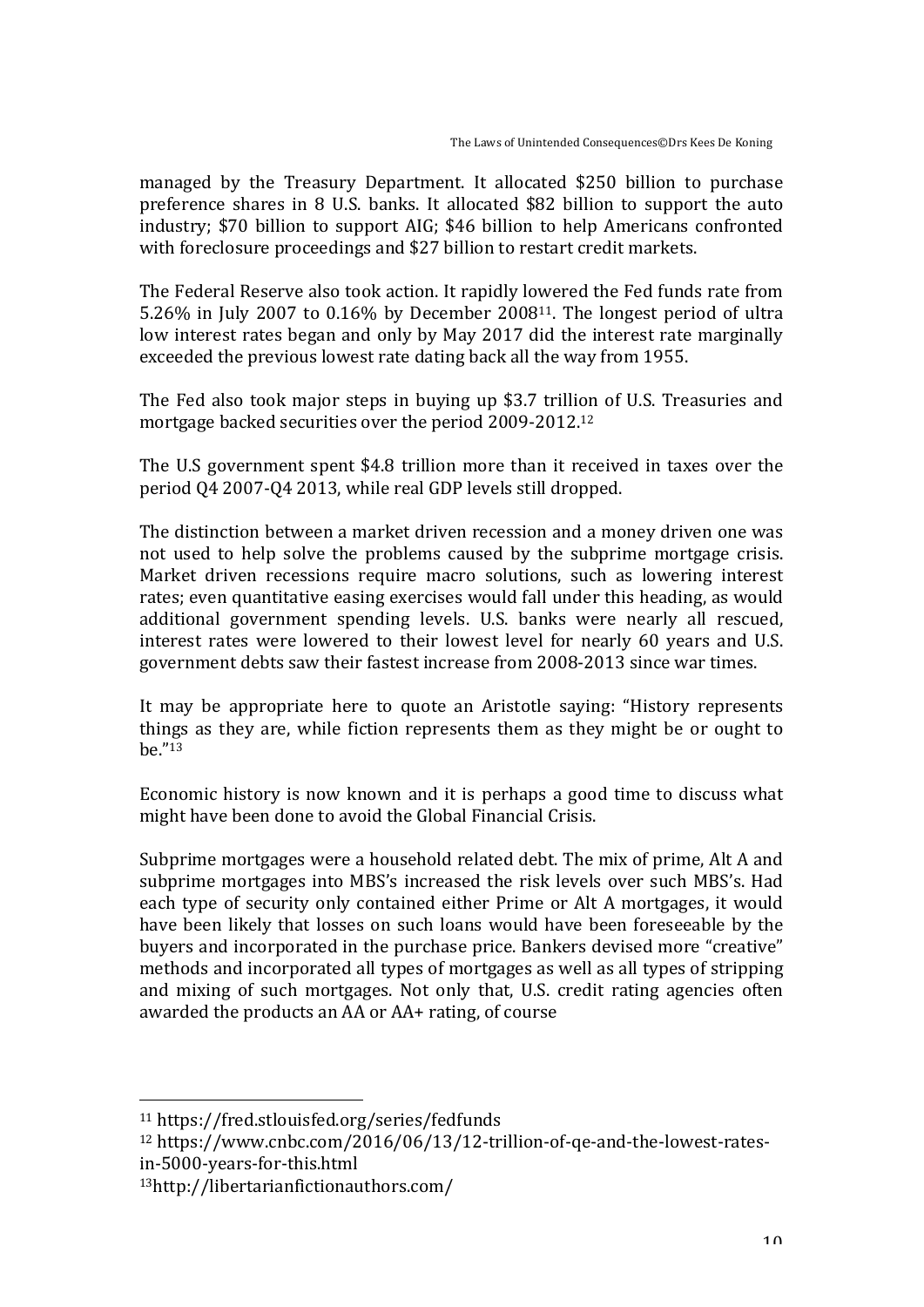without accepting any risk themselves, in case reality turned out to be less rosy than predicted.

This process created an even higher level of risks for the investors notwithstanding that those investors could obtain credit default swaps from, among others, AIG. The underlying obligors as the ultimate borrowers remained the same: the individual households  $-$  a real family or an individual person somewhere in the U.S.

It is for this reason that money driven recession requires actions on the micro level given that individual households were locked into long-term debt problems, due to the excessive lending approvals from banks and financial companies; 69% of all these long-term debts were subsequently converted into daily tradable obligations.

The actual actions that were taken led to the many unintended consequences as has been spelled out in Chapters 1 and 2, resulting in 17.205 million completed foreclosures over the period 2007-2014 and 5.875 million homes being repossessed. A micro financial problem had been turned into a huge macroeconomic nightmare. The laws of unintended consequences were many and some of them, like the U.S. government debt situation, have created a near permanent change in economic circumstances. The trajectory of U.S. economic growth has also been altered, at least for over the last 10 years, with a growth level 7% below the long-term growth path.

Could there have been a successful micro approach that could have avoided this major economic upheaval?

It was remarkable that, in 2008, nearly all-economic energy was focused on what happened to the banks and finance companies in the U.S. Nearly all were bailed out and the penalties meted out to them reflected only a fraction of the losses that individual households, companies and the U.S. and overseas governments suffered as a result of their actions. Is it not ironic that the fines collected from banks were not returned to the mortgage borrowers, but were used for public works projects? What was missing was a comprehensive micro approach that would have started with the individual households in financial trouble.

Historically the U.S. government has been actively involved in the funding of home mortgages through its government-sponsored enterprises like Fannie May, Freddy Mac and Ginny May. These enterprises offered guarantees or long-term fixed rate funding. When doubts arose about the mortgage market in the U.S., the U.S. government made it clear that these institutions were of vital importance to the proper functioning of mortgage lending flows. After 2008, the percentage of new mortgages granted with the help of these institutions rose substantially, albeit these levels were far below the pre Great Recession levels.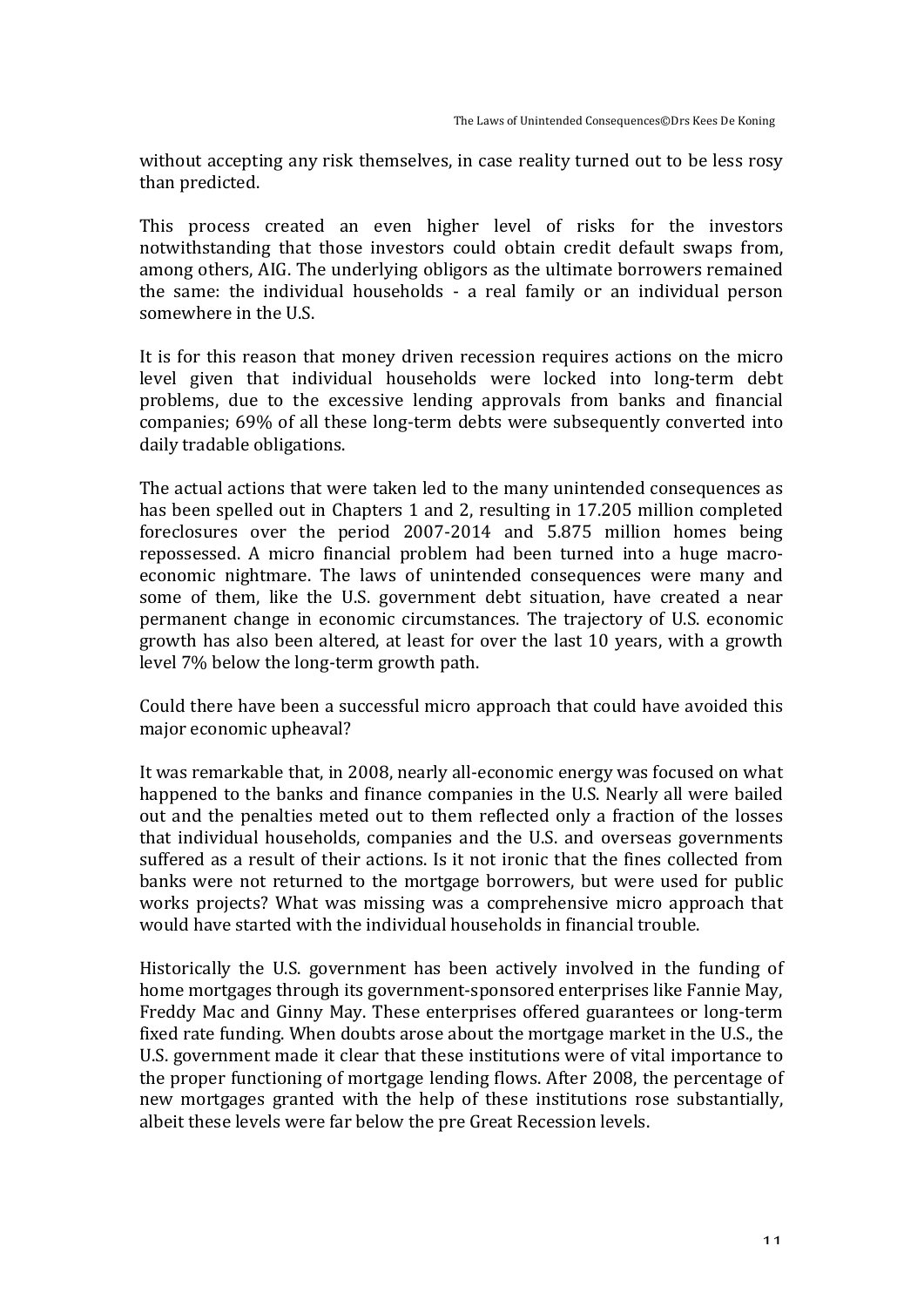### **4. What could have been done?**

In order to discuss what could have been done one has to split the mortgage borrowers into two groups: the group of owner-occupiers and the group of "homes for rent" owners.

The TARP program allocated \$46 billion to help Americans confronted with foreclosure proceedings. As aforementioned, the level of subprime mortgages outstanding in 2008 stood at \$1.3 trillion out of the \$7.3 trillion in outstanding MBS. The Tarp allocation was enough for only 3.5% of the outstanding subprime mortgages and for only  $0.63\%$  of the \$7.3 trillion MBS outstanding. Very few experts could have told any layman what the mix was between subprime and other elements of a specific MBS. When in August 2007, BNP Paribas<sup>14</sup> declared that there was no liquidity any longer in three of its U.S. MBS funds; the fear factor took over. Nearly all MBS structures became suspect, including a fear factor for the banks that were holding portions of these mortgage-backed securities on their own books.

A possible solution to the Great Recession and thereby the Global Financial Crisis could have started with the micro level group of owner-occupiers. These households clearly had bought for the long-term, but were in the early stages of repayment of their mortgages. Some of them may have been induced by the low start-up variable interest rates in the hope of consolidation of the loan at a later stage.

The aim of such a micro-based scheme could have been to help individual households to avoid foreclosure, stay in their home, to continue to consume and pay taxes. As average house prices differ across the States and cities in the U.S., one can only develop a theoretical case for Mr. and Mrs. Sam.

Mr. and Mrs. Sam are a young couple with one child. They bought a house in March 2006 for \$183,000 that was  $60\%$  of the average price of a new home in that year. They had a combined income of  $$48,201$  in 2006, which was the median nominal household income. Mr. Sam worked for an insurance company and Mrs. Sam worked part time as a shop assistant. Mr. Sam's parents had helped the young family with a gift of  $$18,300$  to get the family on the property ladder. The mortgage amount needed was \$164,700. Their mortgage adviser advised them to take a low cost startup loan for two years at  $2.6\%$  per annum and then change to a Freddy Mac loan, which at the time of buying the house would have costs 6.32% per annum. Of course the cheap loan meant that in 2008, the loan amount needed to include at least the difference between the 6.32% and the  $2.6\%$  plus costs; i.e.  $3.9\%$  per annum.

<sup>14</sup>https://www.reuters.com/article/us-bnpparibas-subprime-fundsidUSWEB612920070809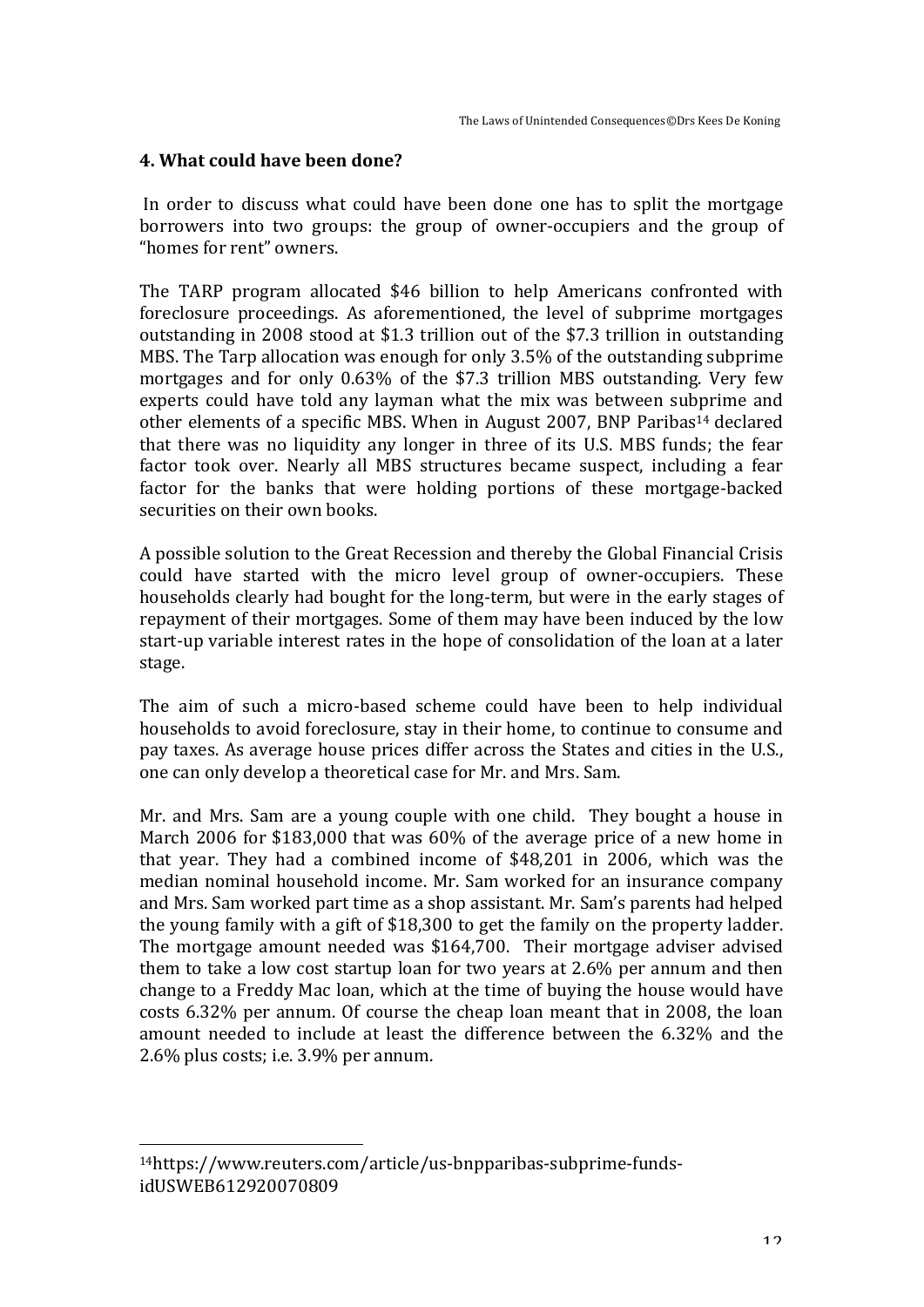The payments in year 1 and 2 (to March 2008) would have been interest costs \$4,282.20 plus the repayment of \$5,490 equaling \$9,772.20 in year 1 plus a deferred interest amount of  $$6,528.60$ . For the second year the repayment amount would have remained the same at \$5.490, the interest amount would have been \$4,139.50: in total \$9,629.50 plus a deferred interest amount of \$6,783.20. The effect of the two-year debt servicing payments of \$19,401.70 was substantially wiped out by the amount of deferred interest of \$13,311.80.

In 2008 the family obtained a refinancing loan through Freddy Mac. Mr. and Mrs. Sam would have seen their outstanding mortgage debt level only reduced to  $$158,611$  with a jump in annual servicing costs to  $$15,614$  (interest plus) principal amount).

From a gross combined salary of \$48,201 and a tax take of \$6,481, the payment of \$15,614 for the mortgage payment represented 37.4% of the Sam's net household income, before costs of insurance, maintenance, transportation, medical care and utility costs are taken into account.

It is widely regarded in the U.S., that any percentage of net income allocated to mortgage debt servicing over 28% of net income exposes families to serious risks in case of unemployment, illness or other disturbances of income flows like childbirth<sup>15</sup>. Very often the lowest income classes are most at risk.

The question arises therefore: "What could have been done to prevent home mortgages debt servicing to be the millstone dragging the whole U.S. economy down?"

There is no need to worry about the top 25% of income earners. They usually have savings to fall back on in case of unemployment, plus their houses are often worth many times the median house price levels.

Economists should have been worried about the lower income families, those with incomes below the median income levels, the very families in the lower quartiles and especially the group of households that acquired a home say between 2004 and 2008.

A possible solution could have been to offer these families the option of a "sale, leaseback and repurchase of their home". Such solution could have worked as follows: a U.S. State agency (either an existing one or a newly created one) offers the affected owner-occupier family the opportunity to sell their home to the U.S government at the outstanding mortgage level. The government subsequently charges the family a rent for staying in the home with a rent limit

<sup>&</sup>lt;sup>15</sup> https://www.investopedia.com/ask/answers/12/reasonable-amount-ofdebt.asp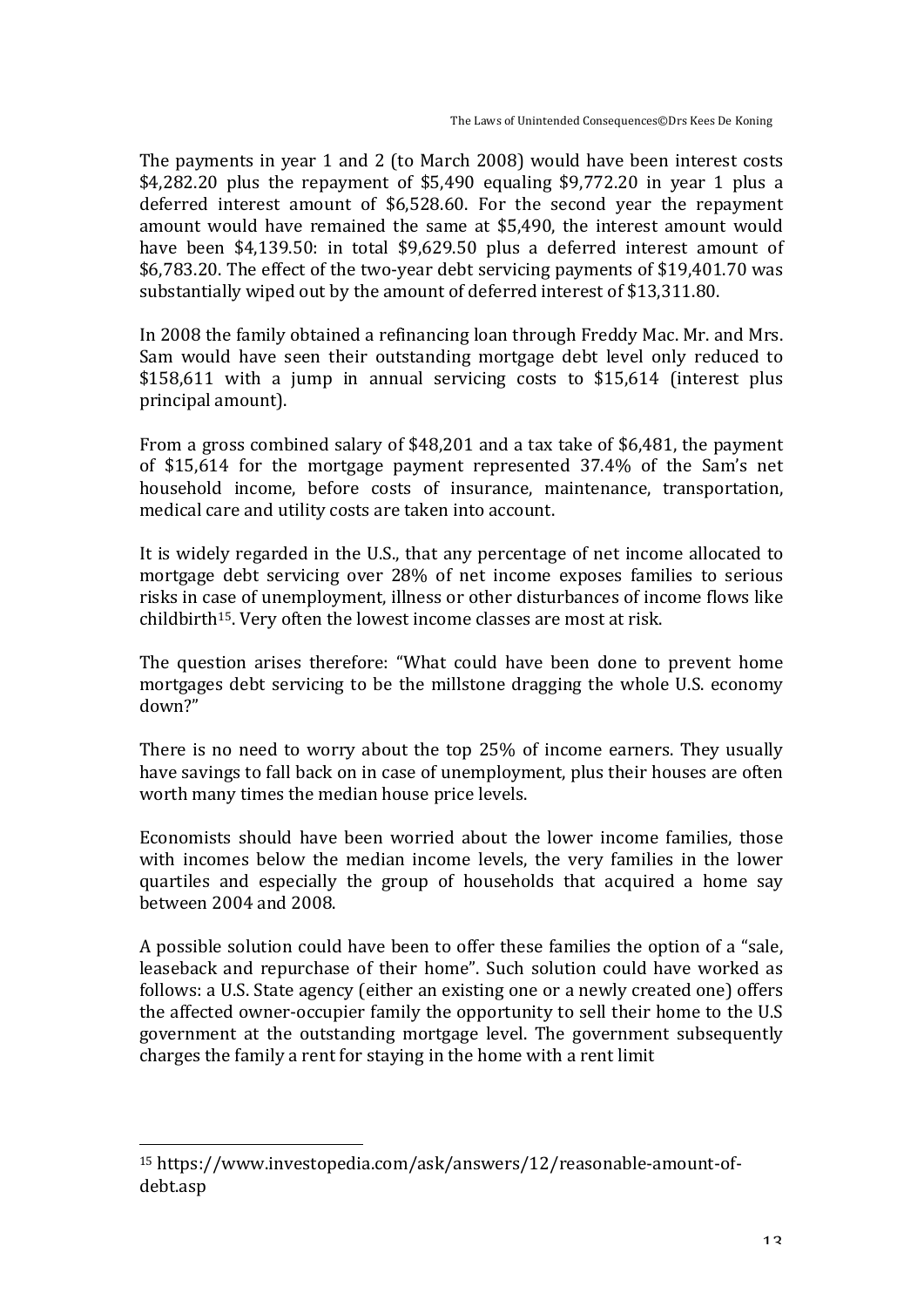of 25% of the family's net income after deduction of government income taxes. The U.S. government settles the loans with the loan providers, but deducts 10% for miss-selling costs. Households agree to maintain their temporary leasehold out of their own funds.

Each household participating in the scheme would be given the right to buy back their home at the original transfer price.

Such a sale, lease back and repurchase scheme has many economic advantages.

Firstly it helps young (and median and low income) families to stay in their homes, rather than the upheaval, both in costs and in loss of savings, to have to move, because of repossession. Secondly the costs are spread across the household as well as the lenders via a penalty level. Thirdly the U.S. government is able to borrow at the cheapest rate of all households in the U.S. Finally, and perhaps most importantly, it avoids the economic downturns as described above.

For homeowners with more than one home, the proposed scheme would only apply to the home they lived in. For the other homes they owned it would depend if there were tenants in the home. In such case the rent payers would be treated as potential future homeowners. They could stay in the home with the same 25% of net income rule applied, but with the same proviso that the home repairs and maintenance costs are for their account. The tenants could also be given the option to ultimately buy the property at the price for which the government agency had acquired the property. For homeowners with multiple homes, the scheme would only apply to those, who were in arrears on their mortgage loans.

The U.S. median house price in  $01\,2007$  was \$257,400; by  $03\,2008$  it had fallen by 12% over 18 months. Rapid action would have been needed to stop an accumulation of delinquencies. Assume that the average outstanding mortgage of the potential delinguents was  $$180,000$  in 2008. Assume that the correct prediction was made about the potential total number of home repossessions of 5,875,000; then the Government agency in charge of the sale, leaseback and repurchase scheme would have needed about \$1.06 trillion in funds, to convert the outstanding mortgage debt in cash and repay such funds to the lenders. Each of the originating lenders would be charged a tax of say  $10\%$  of the amount provided to their customers. For good order sake, this is less than the fines levied up to 2017 from the various banks for their participation in the sub-prime mortgage crisis<sup>16</sup>. The latter amounted to \$150 billion.

<sup>&</sup>lt;sup>16</sup> https://www.dw.com/en/financial-crisis-bank-fines-hit-record-10-yearsafter-market-collapse/a-40044540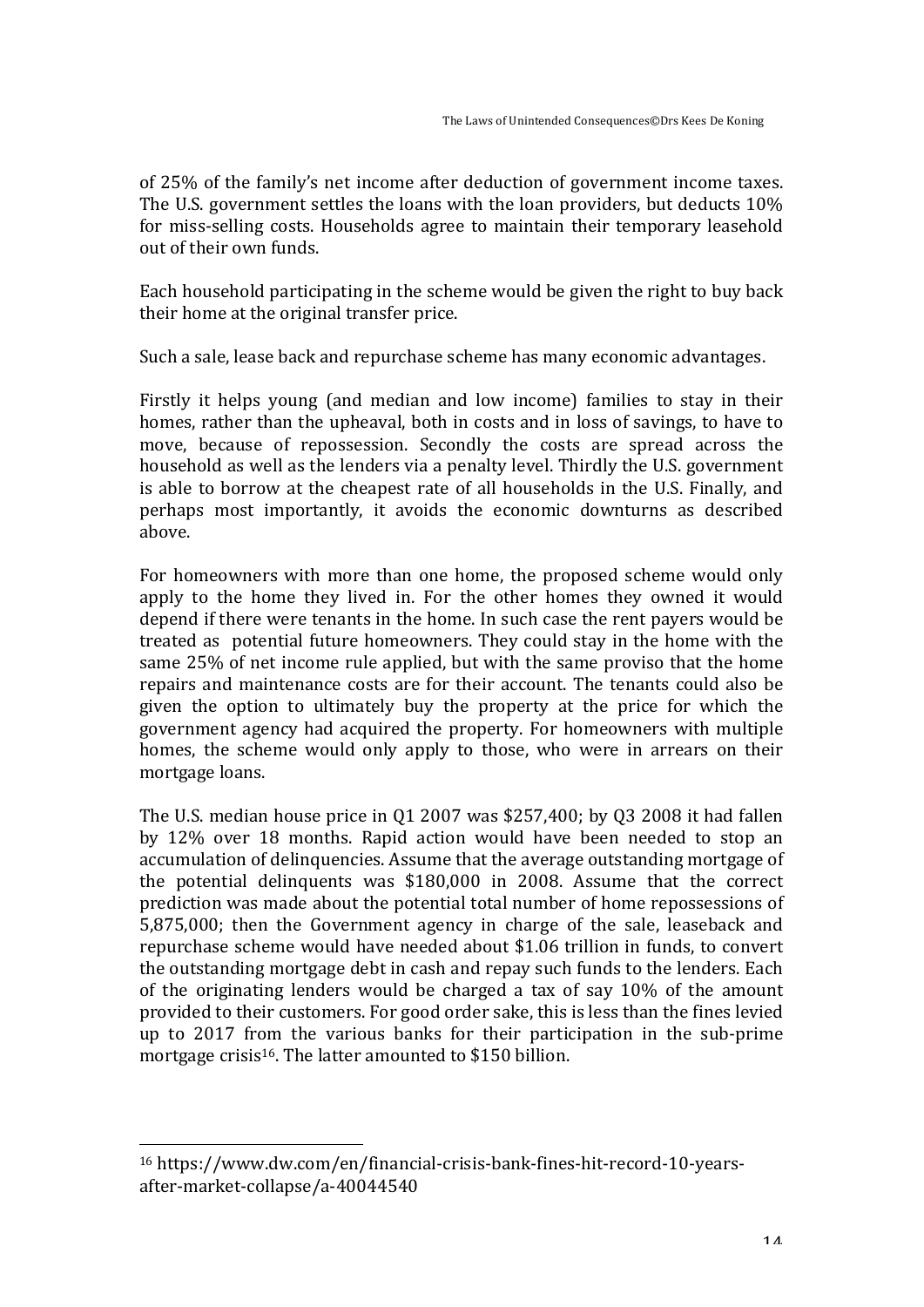Assume that the average household involved in the 5,875,000 repossessions had an average income of \$30,000 after tax, and then each household would have paid \$7,500 per annum for the right to stay in their home, for which the ownership had been transferred to the Government Agency. Such payments would represent an income for the Agency of \$44 billion per annum. In effect such income would more than compensate for the government's borrowing costs.

#### **5. Some conclusions**

It should be understood that the aim of the sale-leaseback-repurchase scheme is to avoid all of the aforementioned unintended consequences.

Mortgage debt is and should be first and foremost a claim on the income of those who cannot afford to purchase a home outright: mostly the young and lower income earning families. If the income levels become insufficient to service such loans, because of the collective economic error of overloading households with mortgage debts, then the way out to prevent the mentioned unintended consequences is not to let the system sort itself out, but to intervene and help an economy to reduce the fall-out of such economic error. Such intervention should not be based on the usual solutions to a market driven recession: such as lowering interest rates, more general government spending and even quantitative easing. None of these would have helped to keep households in jobs, as the big shift in disposable incomes came from the pressure on households to pay off their mortgage early as debt levels started to exceed the home values.

To regard the Great Recession as a money driven economic crisis would have led to a different type of help: the temporary transfer of mortgage debt obligations to a government body. Such help would have had many benefits, like keeping up demand in an economy as family incomes would not have been reduced; government debt levels would not have increased so fast as tax receipts would have been kept up due to higher economic growth levels and interest rates could have been kept up at a somewhat higher level, so as to stimulate savings, especially for future pensions.

The concept that debts help to create wealth may be true for some companies, but it is certainly an ill-conceived principle for individual households. Savings should create wealth for individual households.

In two previous papers on Conversion Theory, the writer explains the effects of converting long-term mortgage loans into daily tradable obligations (paper I). In paper II the writer sets out a possible solution for a combined economic downturn in a number of world economies. As the Great Recession has shown, money and especially the U.S. dollar has a tendency to be the currency of choice for many overseas countries, therefore a national solution, like the one suggested in this paper is vital, but international co-operation is almost as important. Many U.S. based companies sell their products and services around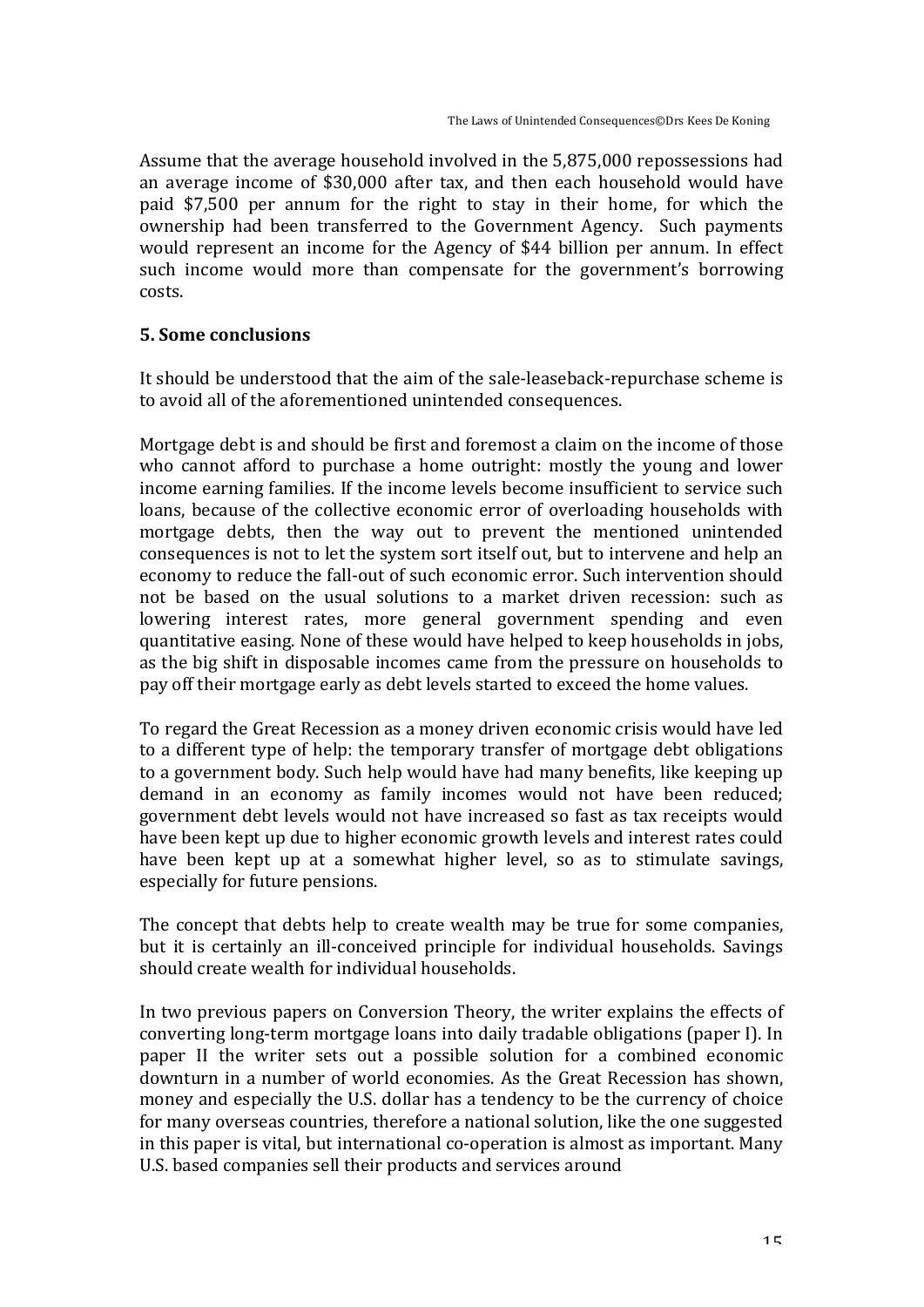the world and so do companies based in other countries. Countries are interdependent these days, much more so then half a century ago!

The choice in economic management is not one between a capitalist system or a socialist one based on government ownership of major industries; the choice is one of correcting the errors made by a capitalist system and reduce the impact of such errors. The money driven corrections as set out above could be helpful.

Drs. Kees De Koning Chorleywood U.K. 19th March 2019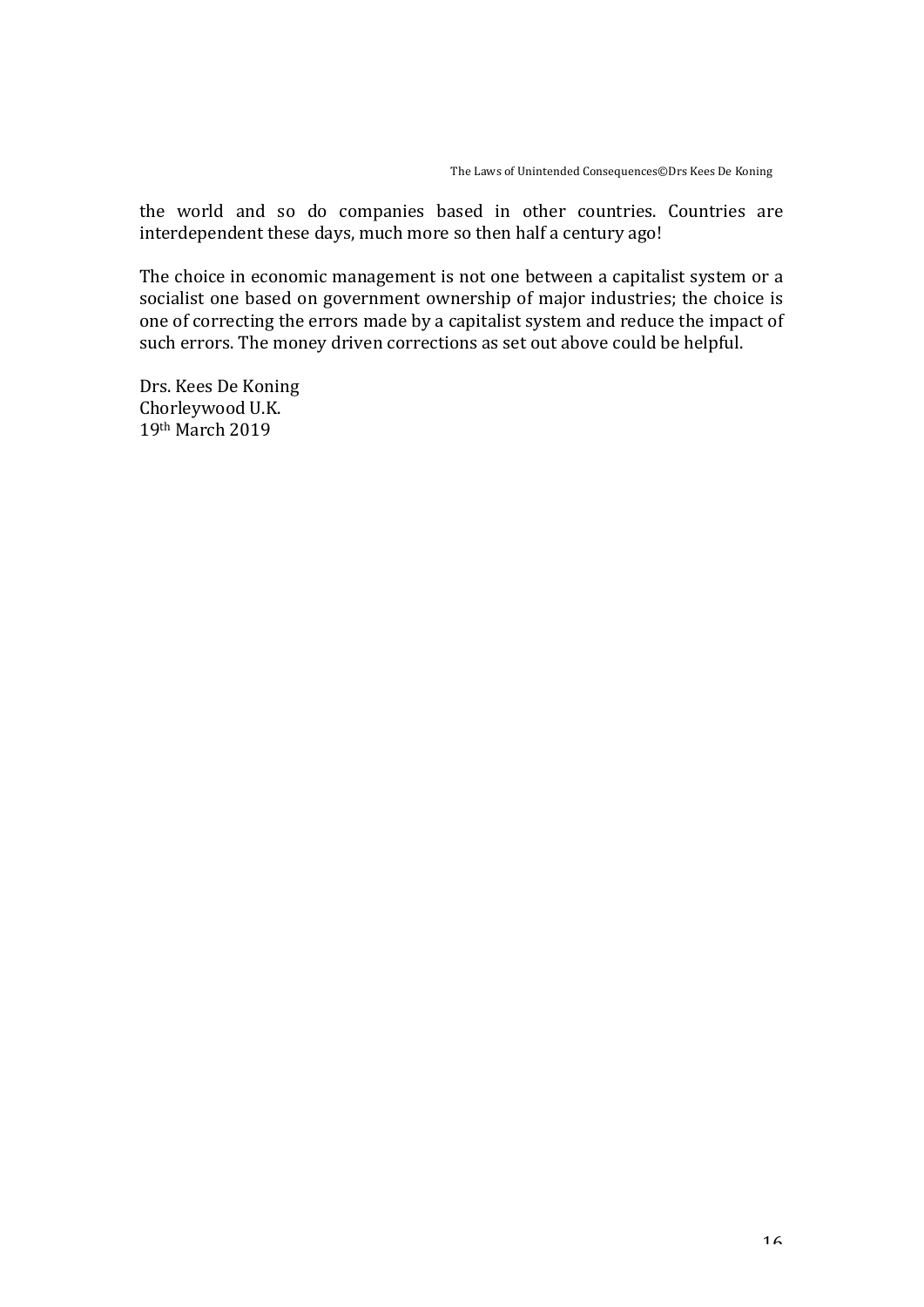#### **References:**

- Federal Reserve Bank of St. Louis: Households and Nonprofit Organizations; Home Mortgages; Liability Level, Various Years; https://fred.stlouisfed.org/series/HHMSDODNS; references 1, 5 and 6
- S&P Dow Jones Indices LLC, S&P/Case-Shiller U.S. National Home Price Index [CSUSHPISA], retrieved from FRED, Federal Reserve Bank of St. Louis; https://fred.stlouisfed.org/series/CSUSHPISA
- Wikepedia: Subprime mortgage crisis; https://en.wikipedia.org/wiki/Subprime\_mortgage\_crisis#Subprime\_mo rtgage\_market
- Federal Reserve Bank of San Francisco; Regis Barnichon, Christian Matthes, and Alexander Ziegenbein; FRBSF Economic Letter, August 13, 2018; The Financial Crisis at 10; Will We Ever Recover; https://www.frbsf.org/economic-research/publications/economicletter/2018/august/financial-crisis-at-10-years-will-we-ever-recover/
- Federal Reserve Bank of St. Louis: Real Median Household Income in the United States; various years; https://fred.stlouisfed.org/series/MEHOINUSA672N/
- Statistic Brain Institute, Statistics on Foreclosure Filings, Completed Foreclosures and Home Repossessions 2004-2016, California, U.S.A. https://www.statisticbrain.com/home-foreclosure-statistics
- The Balance; History of Recessions in the United States, Kimberley Amadeo, December 31, 2018, 1500 Broadway, New York, NY 10036 https://www.thebalance.com/the-history-of-recessions-in-the-unitedstates-3306011
- Sudip Kar-Gupta, Yann Le Guernigou; BNP freezes \$2.2 bln of funds over subprime; Reuters, Paris; August 9, 2007 https://www.reuters.com/article/us-bnpparibas-subprime-fundsidUSWEB612920070809; references 9 and 14